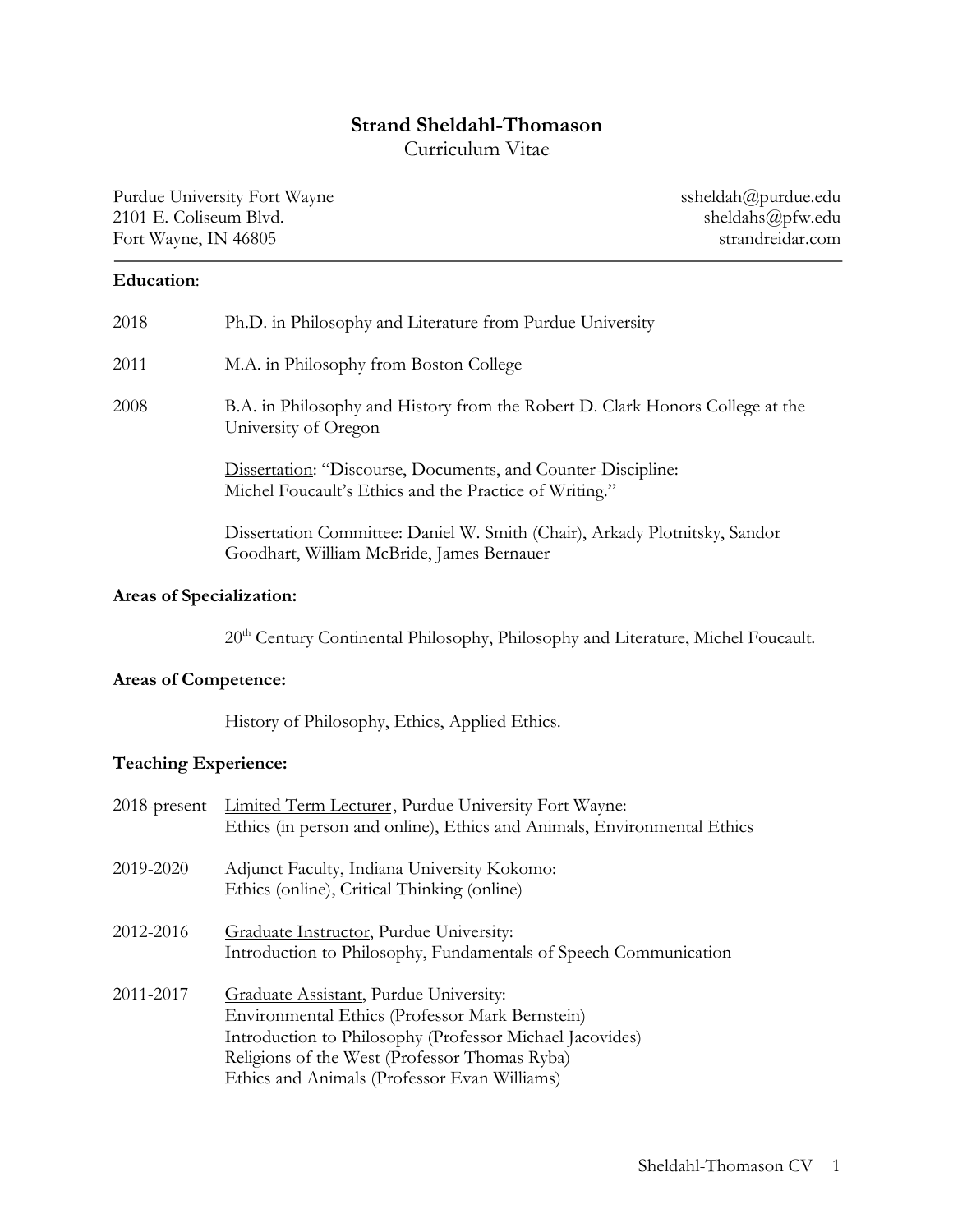### **Books:**

2020 *Michel Foucault and the Ethics of Writing*. Under review with Edinburgh University Press.

### **Refereed Journal Articles:**

2019 "Foucault and the Use of Exposure: Discipline, Ethics, and Self-Writing." *Review of Communication*, 19 (3), 225-240. 2016 "Self-Documentation as Counter-Discipline in the Ethical Works of Michel Foucault." *Sociological Problems* (*социологически проблеми*), 48 (3-4), 279-292.

### **Book Chapters:**

2020 "Time and the Untimely: Deleuze, Foucault, and the Production of the New." *Deleuze and Time*. Edited by Rob Luzecky and Daniel W. Smith. Edinburgh, UK: Edinburgh University Press (Forthcoming).

## **Grants and Awards:**

| 2017      | Purdue University Graduate School Summer Research Grant                                                                           |  |  |
|-----------|-----------------------------------------------------------------------------------------------------------------------------------|--|--|
| 2016      | Promise Grant from Purdue University College of Liberal Arts for<br>research in Paris                                             |  |  |
|           | Partner University Fund (French American Cultural Exchange) Grant for conference<br>travel                                        |  |  |
|           | Kneale Award for Theory and Cultural Studies, First Place, Purdue University's 85 <sup>th</sup><br>Annual Literary Awards Contest |  |  |
| 2015      | The Department of Philosophy Eric L. Clitheroe Award, Purdue University's 84 <sup>th</sup><br>Annual Literary Awards Contest      |  |  |
| 2014      | Partner University Fund (French American Cultural Exchange) Summer School<br>Grant                                                |  |  |
| 2013      | Purdue University Graduate School Summer Research Grant                                                                           |  |  |
| 2003-2006 | University of Oregon Dean's Scholarship                                                                                           |  |  |
| 2003      | Rotary Club Scholarship                                                                                                           |  |  |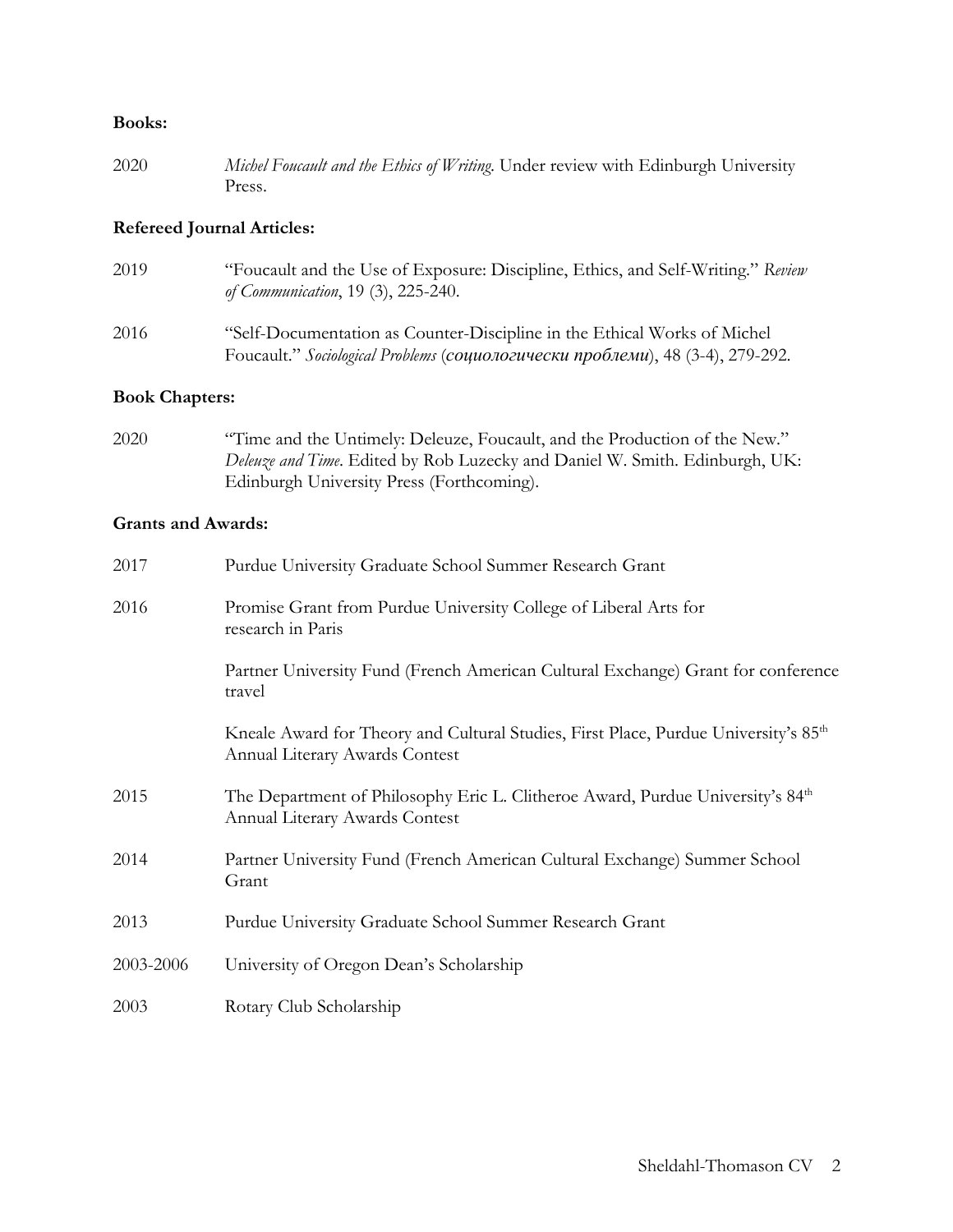# **Academic Presentations:**

| 2020                       | "Toward a Foucaultian Environmentalism." Foucault Circle Annual Meeting in<br>Copenhagen, Denmark. (Rescheduled for July 2021)                                                                                                                                                                                    |  |
|----------------------------|-------------------------------------------------------------------------------------------------------------------------------------------------------------------------------------------------------------------------------------------------------------------------------------------------------------------|--|
|                            | "Exposure and Place: Michel Foucault's Ethics as Environmental Ethics." Indiana<br>Philosophical Association Spring 2020 Meeting (Rescheduled for April 2021)                                                                                                                                                     |  |
|                            | "Toward a Digital Cynicism: Surveillance Capitalism, the Society of Control, and an<br>Ethics of Immanence." Deleuze and Guattari World Congress 2020 in New Delhi,<br>India. (February 20 <sup>th</sup> —Could not attend)                                                                                       |  |
| 2019                       | "Rethinking the Privacy/Exposure Divide in the Digital Age." Indiana Philosophical<br>Association Fall 2019 Workshop. (November 9 <sup>th</sup> )                                                                                                                                                                 |  |
|                            | "Reflections on Privacy, or Towards a Genealogy of Privacy." Indiana University<br>Inter-Campus Philosophy Conference. (March 30 <sup>th</sup> )                                                                                                                                                                  |  |
| 2018                       | "The Care of the Self as Exposure: Revisiting Michel Foucault's Ethics." Indiana<br>Philosophical Association Fall 2018 Meeting. (November 17th)                                                                                                                                                                  |  |
|                            | "Discursive Diversity as a Condition of Discursive Divergence: Michel Foucault and<br>the Ethics of Writing." 2018 Purdue Linguistics, Literature, and Second Language<br>Studies Conference. (March 4 <sup>th</sup> )                                                                                            |  |
| 2016                       | "Lambros Malafouris and Emmanuel Levinas: Material Engagement and<br>Responsibility (Toward a Levinasian Environmentalism)." The Neighbor and the<br>Stranger: The North American Levinas Society/Société Internationale de Recherche<br>Emmanuel Levinas Conference in Toulouse, France. (July 6 <sup>th</sup> ) |  |
| 2015                       | "The Life Aquatic: Madness and Unreason in Zakes Mda's The Heart of Redness." The<br>Louisville Conference on Literature and Culture Since 1900. (February 26 <sup>th</sup> )                                                                                                                                     |  |
| 2014                       | "Cinematic Ritual: Film and the Transformation of Aura." Intellectual Properties:<br>Archive, Canon, Clone, Copy. The 3 <sup>rd</sup> Annual Cultural Studies and Comparative<br>Literature Conference at the University of Minnesota. (September 27 <sup>th</sup> )                                              |  |
| 2011                       | "Can You Repeat That?: Narrative, Repetition, and Continuity of the Self." The<br>Hawaii International Conference on Arts and Humanities in Honolulu. (January 12 <sup>th</sup> )                                                                                                                                 |  |
| <b>Other Presentation:</b> |                                                                                                                                                                                                                                                                                                                   |  |

2018 Commentator for Jason Lee Byas, "Vindicating Hampton's Expressive Retributivism as a Theory of Rebuke." Indiana Philosophical Association Fall 2018 Meeting. (November  $16<sup>th</sup>$ )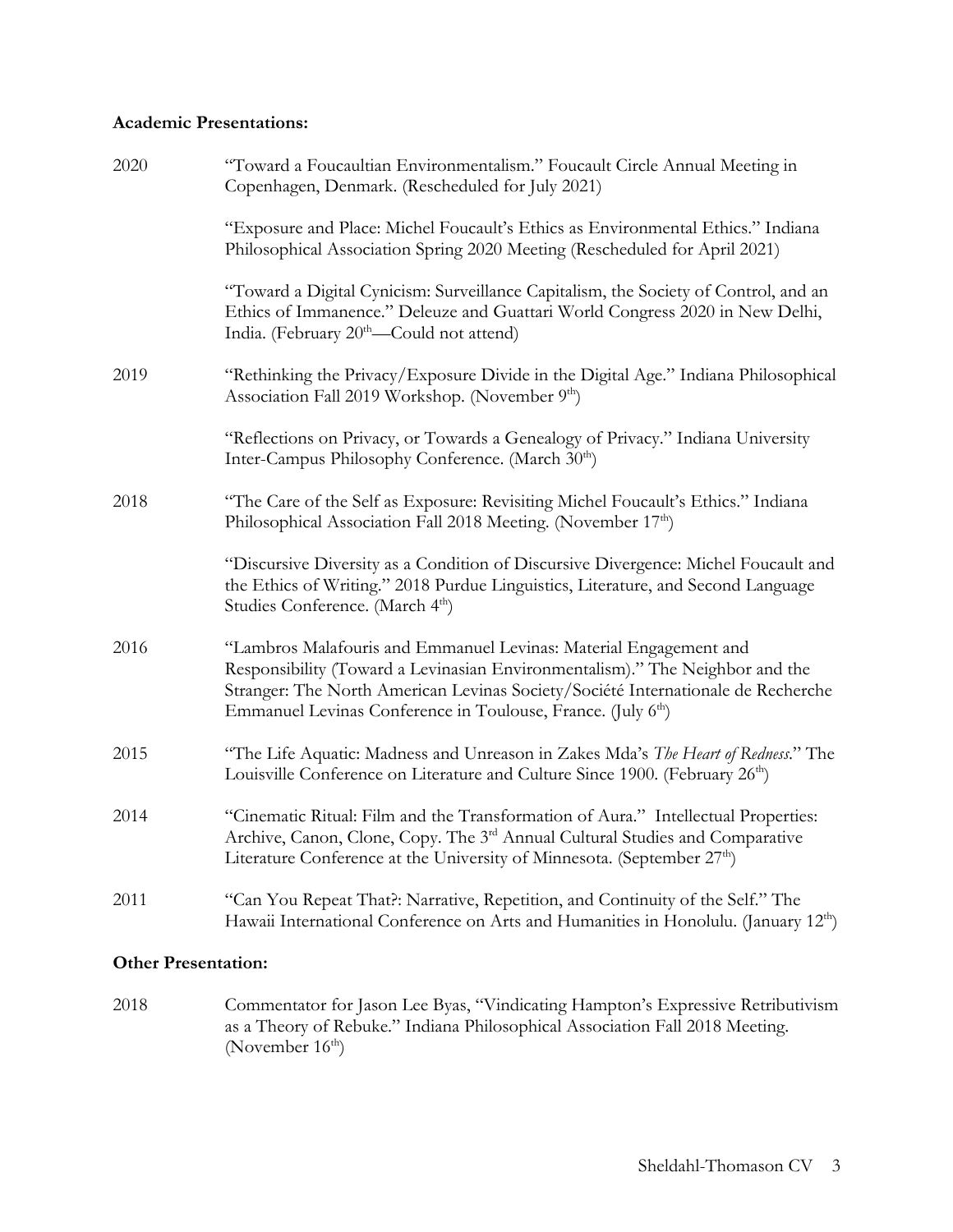#### **Research Experience**:

| 2017-2018 | Research Assistant for the School of Interdisciplinary Studies, Purdue University                                            |  |
|-----------|------------------------------------------------------------------------------------------------------------------------------|--|
| 2016      | Research at the Bibliothèque nationale de France (June)                                                                      |  |
|           | Research Assistant for Dr. Patrick Kain and Dr. Jeffrey Brower, Human Nature and<br>Human Dignity Project, Purdue University |  |
| 2009-2011 | Research Assistant for Dr. James Bernauer, Kraft Family Professor of Philosophy at<br><b>Boston College</b>                  |  |

#### **Graduate Courses Taken:**

### Ancient Philosophy

Aristotle's Metaphysics (Boston College, Professor William Wians, Spring 2011)

Plato's Republic (Boston College, Professor Marina McCoy, Fall 2010)

Vulnerability and the Greeks (Boston College, Professor Marina McCoy, Fall 2009)

### Continental Philosophy

Between Foucault and Deleuze (Purdue University, Professor Daniel Smith, Fall 2012)

Foucault, Deleuze, Lacan, and the Ends of Subjectivity (Purdue University, Professor Arkady Plotnitsky, Fall 2012)

German Idealist Political Philosophy (Purdue University, Professor Christopher Yeomans, Spring 2012)

The Concept of Nature (Purdue University, Professor Daniel Smith, Fall 2011)

Phenomenology (Purdue University, Professor Christopher Yeomans, Fall 2011)

Michel Foucault (Boston College, Professor James Bernauer, Spring 2011)

Merleau-Ponty: Flesh and Language (Boston College, Professor Françoise Dastur, Fall 2010)

Kierkegaard on the Self (Boston College, Professor Jeffrey Hanson, Spring 2010)

Heidegger and the Question of Truth (Boston College, Professor John Sallis, Fall 2009)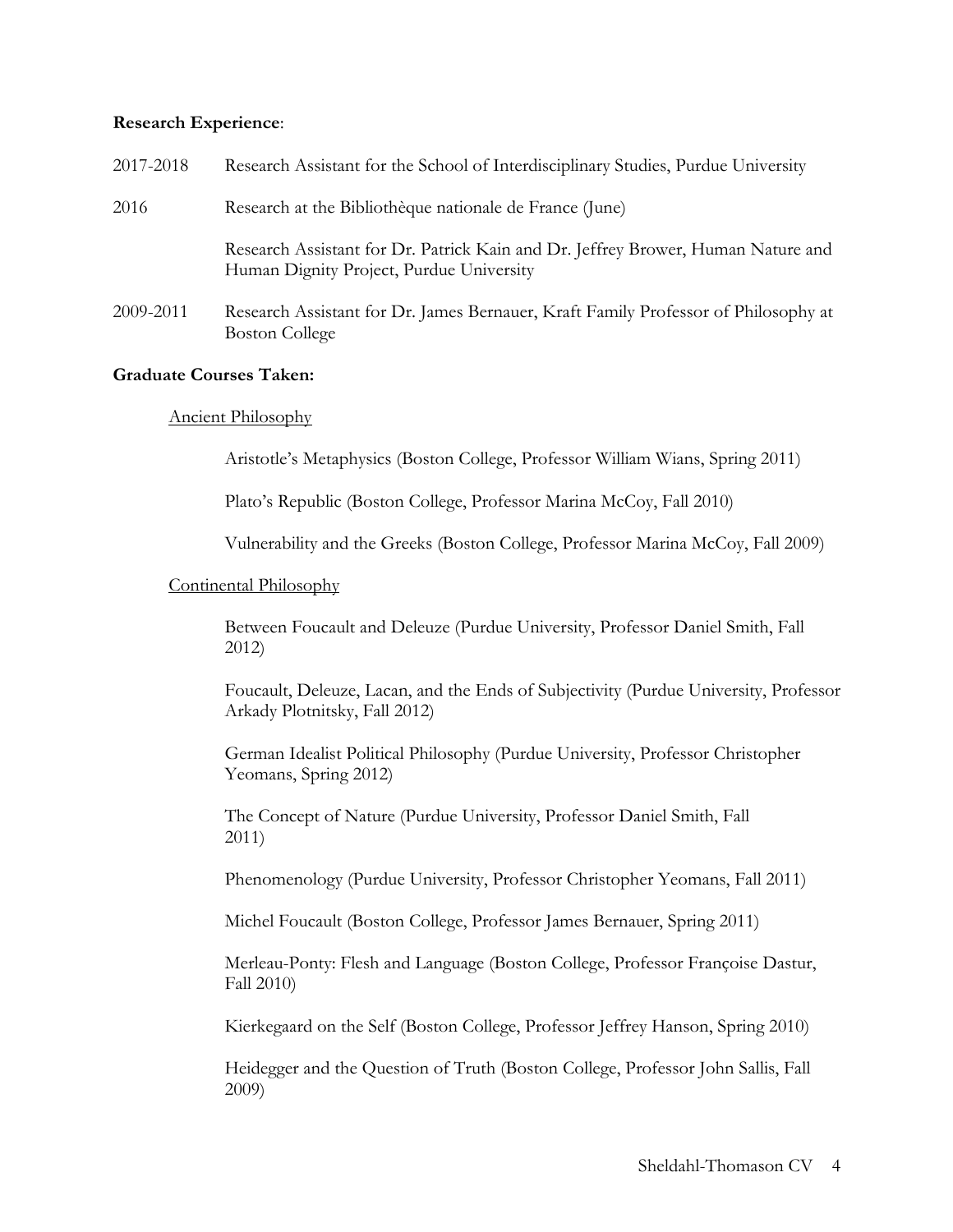Seminar on Heidegger's *Being and Time*, Part 1 (Boston College, Professor Jeffrey Hanson, Fall 2009)

#### Philosophy and Literature

Postcolonial Ecologies (Purdue University, Professor Robert Marzec, Spring 2013)

Romantic Natures (Purdue University, Professor Geraldine Friedman, Spring 2013)

German Theory from Nietzsche to Celan (Purdue University, Professor Adrian Del Caro, Spring 2012)

Philosophy and Literary Theory (Purdue University, Professor Arkady Plotnitsky, Spring 2012)

Ontological and Semantic Theories of Humor (Purdue University, Professor Victor Raskin, Fall 2011)

Readings in French Theory (Boston College, Professor Kevin Newmark, Spring 2010)

### Philosophy and Psychiatry

The Many Sides of Madness: Philosophy of Psychiatry (Purdue University, Professors Daniel Kelly and Daniel Smith, Spring 2013)

Lacan (Boston College, Professors Jeffrey Bloechl and William Richardson, Spring 2010)

#### **Graduate Courses Audited:**

Evolution and Externalism: Studies in Philosophy of Mind (Purdue University, Professors Daniel Kelly and Daniel Smith, Fall 2014)

Bergson (Purdue University, Professor Daniel Smith, Spring 2014)

Heidegger's *Being and Time* (Purdue University, Professor Calvin Schrag, Spring 2014)

# **Other Graduate Courses:**

Attended the Theoretical Toolkit Summer School: Contemporary French Philosophy and the Analytic Tradition at l'Université de Paris Ouest-Nanterre La Défense (June 23rd-June 27<sup>th</sup>, 2014)

#### **Committees:**

2018 Organizer of Illuminations Lecture Series at Purdue University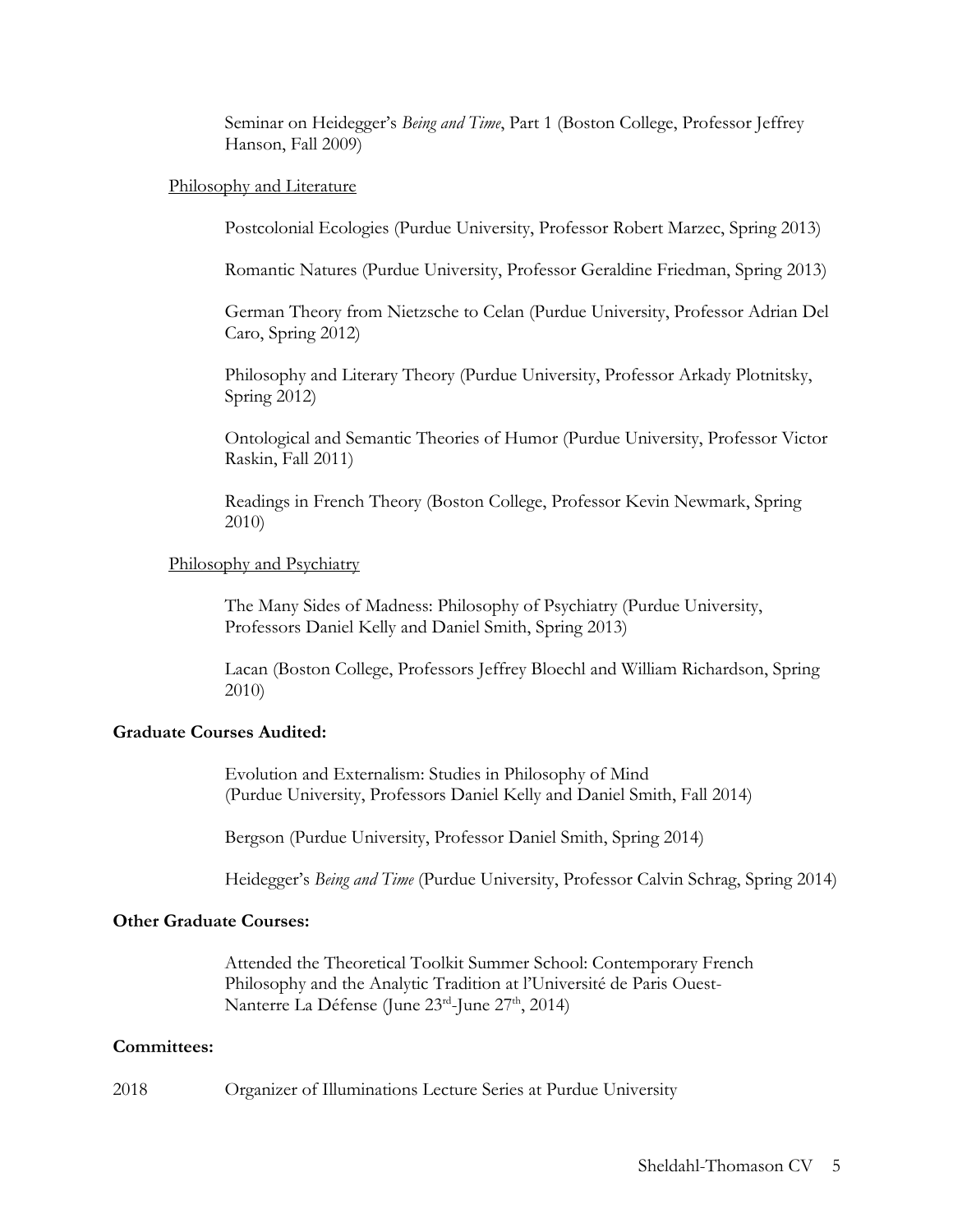| 2014      | Head, Purdue University Biennial Philosophy and Literature Graduate Conference<br>Committee   |
|-----------|-----------------------------------------------------------------------------------------------|
| 2012      | Member, Purdue University Biennial Philosophy and Literature Graduate<br>Conference Committee |
| 2009-2011 | Member, Boston College Annual Philosophy Graduate Conference Committee                        |

# **Extra Training:**

2020 Teaching for Student Success: An Evidence-Based Approach. Online pedagogy class offered by Indiana University Kokomo. Completed March 10<sup>th</sup>.

## **Memberships:**

*Phi Beta Kappa* (Inducted 2008) American Philosophical Association Indiana Philosophical Association

## **Languages:**

French, intermediate German, reading knowledge

## **Other Activities:**

2010-2011 Elected member of the Boston College Philosophy M.A. Student Council

## **References:**

| Daniel W. Smith           | Charlene Elsby                  | Sandor Goodhart           |
|---------------------------|---------------------------------|---------------------------|
| Purdue University         | University of Ottawa            | Purdue University         |
| 100 N. University Street  | 75 Laurier Ave East, Ottawa, ON | 500 Oval Drive            |
| West Lafayette, IN 47907  | K1N 6N5 Canada                  | West Lafayette, IN 47907  |
| smith132@purdue.edu       | celsby@gmail.com                | goodhart@purdue.edu       |
| $(765)$ 494-4284          | $(260)$ 220-6088                | $(765)$ 494-2299          |
| James Bernauer            | Arkady Plotnitsky               | Scott Blackwell           |
| <b>Boston College</b>     | Purdue University               | Indiana University Kokomo |
| Stokes Hall North Rm. 209 | 500 Oval Drive                  | East Building, KE 362     |
| Chestnut Hill, MA 02467   | West Lafayette, IN 47907        | Kokomo, IN 46902          |
| bernauer@bc.edu           | plotmits@putdue.edu             | scblackw@iuk.edu          |

(617) 552-3861 (765) 494-3740 (765) 455-9400